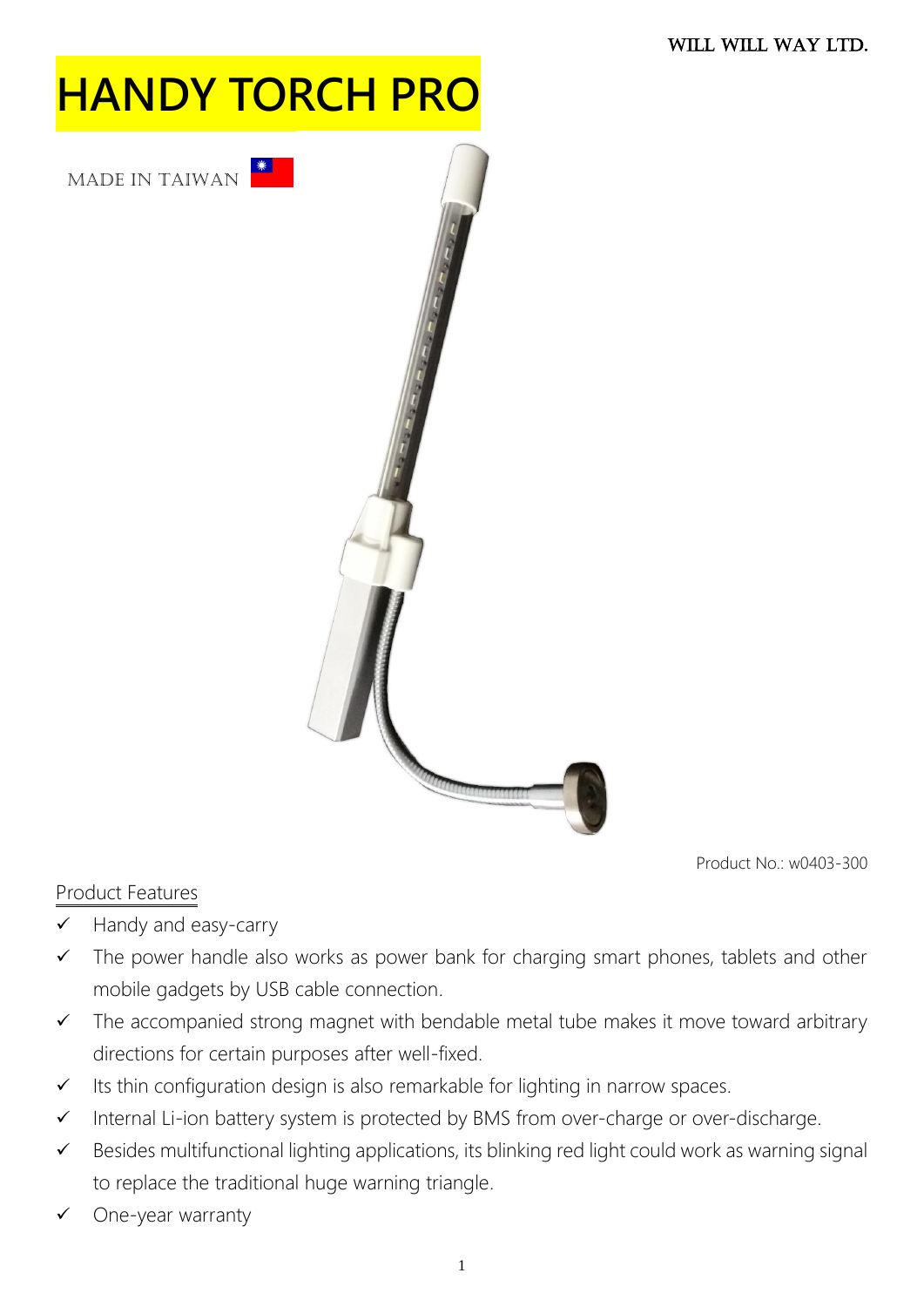### Applications

Vehicles repairs, industrial lighting, outdoor activities, mountain hiking, camping, night fishing, warning light, common indoor lighting, table lighting, cheer light and so on





Lighting for car repairs



Warning lighting for emergency





Indoor lighting or table light







MORE AND MORE…

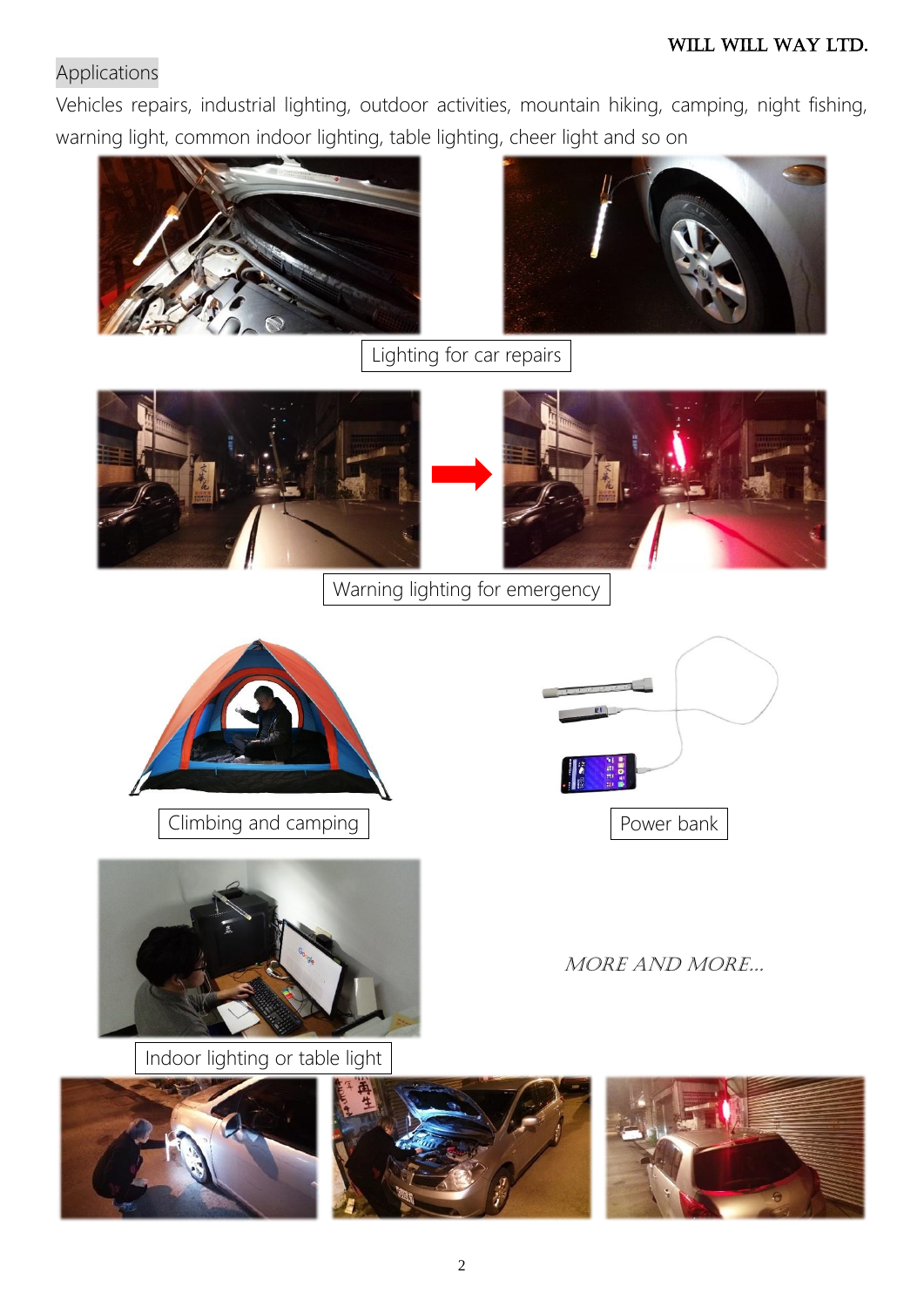#### WILL WILL WAY LTD.



VS.



# Components

- 1. USB port
- 2. Micro USB port
- 3. Indicating light
- 4. Switch
- 5. LED tube light (Illuminating body)
- 6. Handle (Power bank)
- 7. Strong magnet with bendable metal tube
- 8. USB cable



## Specifications

| LED color | White light · blinking red light                 |
|-----------|--------------------------------------------------|
| Input     | $5 V \cdot 1 A$ (Micro USB)                      |
| Output    | $5 V \cdot 1 A (USB)$                            |
| Power     | 7.8 W                                            |
| Capacity  | 2,600 mAH                                        |
| Dimension | $24 \times 24 \times 300$ mm                     |
| Parts     | PCB · Aluminum · Iron · Li-ion Battery · Plastic |